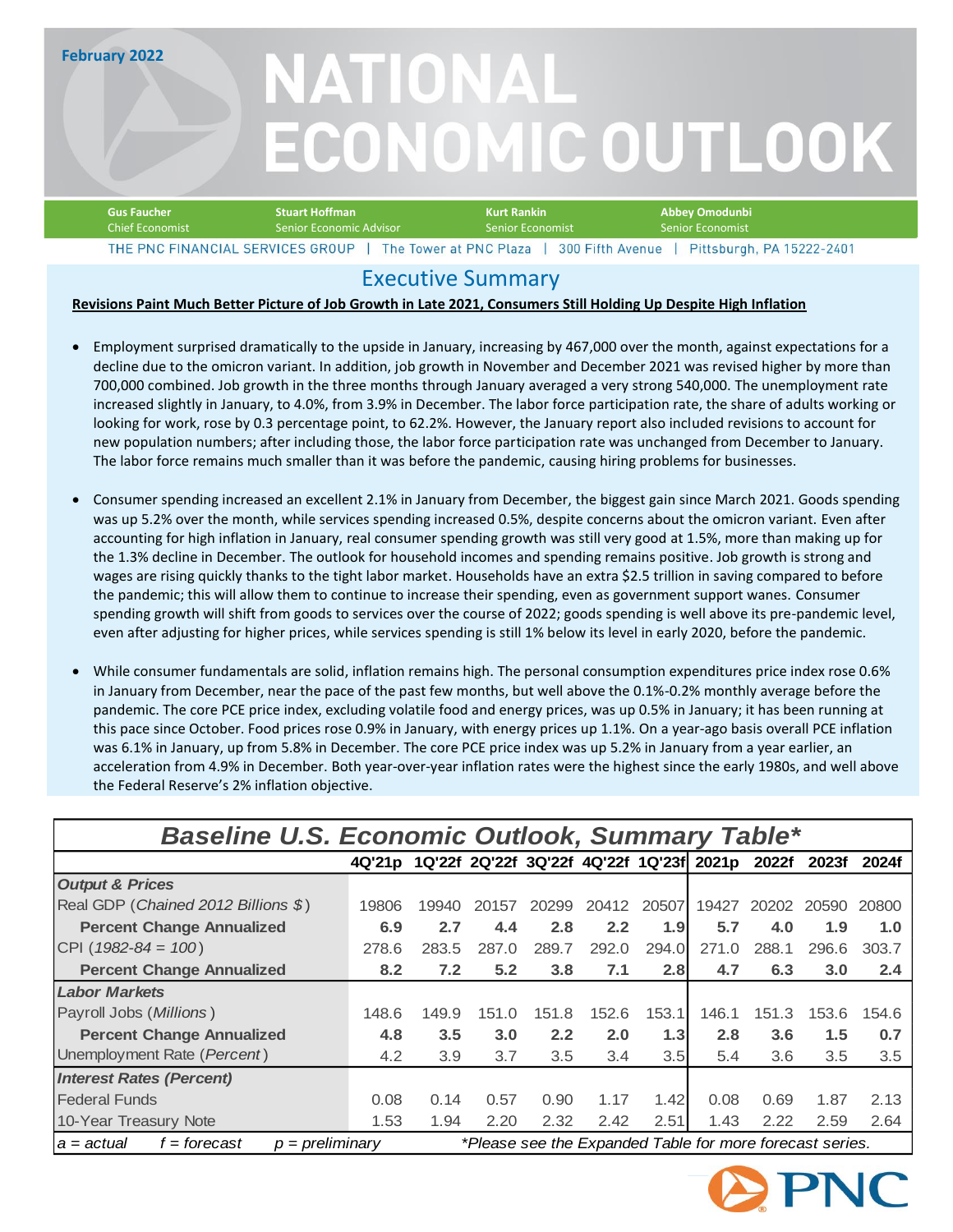

#### **Economy Still Looks Good, But Ukraine-Russia Adds Risks to the Outlook and Makes the Fed's Job Tougher**

The fundamentals for the U.S. economy are solid in the first quarter of 2022. Consumers remain resilient despite high inflation, and the labor market continues its strong recovery from the Viral Recession. But there are some concerns, most notably high inflation, supply-chain problems, and worker shortages. On top of this the Russian invasion of Ukraine adds downside risk to the outlook. While the direct impact of the conflict in Eastern Europe on the U.S. economy is limited, it could be a much more significant drag on the European economy through its impact on global energy markets. And higher U.S. energy prices in the wake of the invasion, at a time of already-high inflation, makes an already difficult job for the Federal Reserve even trickier.

There should be very little direct fallout from the conflict on the U.S. economy. Russia makes up only 2% of global GDP, and exports to Russia are little more than a rounding error in the U.S. economy. Thus the impact of sanctions against Russia will do little to dent the U.S. recovery. The bigger concern is Europe. The European Union accounts for 18% of the global economy, with the United Kingdom adding another 3%. Exports to the E.U. and the U.K. combined, both goods and services, make up about 2% of U.S. GDP. Western Europe is much more directly vulnerable to the Ukraine-Russia conflict, particularly through energy. The European Union gets about one-quarter of its oil, 40% of its natural gas, and almost one-half of its coal from Russia. So far there has been little disruption of energy supplies from Russia to the E.U., and winter heating demand for natural gas in Europe is wrapping up. But a cutoff of energy from Russia to Western and Central Europe would greatly slow economies there, perhaps enough to tip the region into recession. This, in turn, would be a significant drag on U.S. growth.

Compounding any U.S. impact from a weaker European economy would be the potential for higher interest rates because of elevated inflation. With inflation already running well above the Federal Reserve's 2% objective, the central bank is wrapping up its purchases of longer-term Treasurys and mortgage-backed securities, which have been putting downward pressure on long-term interest rates. The Fed is also getting ready to increase the federal funds rate, its key short-term policy rate, by 0.25 percentage point in mid-March, after keeping it near zero since the beginning of the pandemic. Fed Chair Powell has ruled out a larger fed funds rate increase in March as the central bank waits to see what impact the invasion of Ukraine has on the U.S. and global economies.

But while the Fed is treading carefully now, it could soon face a serious dilemma. Inflation is already well above the central bank's 2% objective, and will remain elevated following a big jump in energy prices in the wake of the Ukraine conflict. In its February forecast PNC expects the Federal Reserve to raise the fed funds by a cumulative 1.25 percentage points over the course of 2022, to a range of 1.25% to 1.50% by the end of this year, and to a range of 2.00% to 2.25% in 2023. But continued high energy prices in the wake of the Ukraine-Russia conflict could force the Fed to raise rates even more aggressively to bring down inflation, even in the face of a drag from a slowing European economy. While it is not in PNC's baseline forecast, there is an increased risk that the Fed could raise rates so quickly in the face of higher inflation that U.S. economic growth could stall, or even that the economy could fall into recession.

The baseline forecast, however, is that the Fed avoids a misstep and can raise rates gradually enough that inflation slows over the course of 2022 and 2023, while the economic recovery proceeds and the labor market continues to improve. PNC is forecasting economic growth of around 4% in 2022; while this would be down from growth of almost 6% in 2021, it would still be well above the economy's long-run average. Growth will then slow to below 2% in 2023 as consumers spend down their accumulated saving and higher interest rates weigh on industries like housing and business investment. Core PCE inflation, which was around 5% at the end of 2021 from one year earlier, is expected to slow to below 4% by the end of this year, and to the Fed's objective of around 2% by the end of 2023. The labor market will remain strong, with average job gains of better than 300,000 per month this year, and employment returning to its pre-pandemic peak in the fall. The unemployment rate should gradually decline to its pre-pandemic level of 3.5% in the second half of this year, even as the tight labor market and rising wages bring some people who dropped out of the labor force in the wake of the pandemic back into the job market.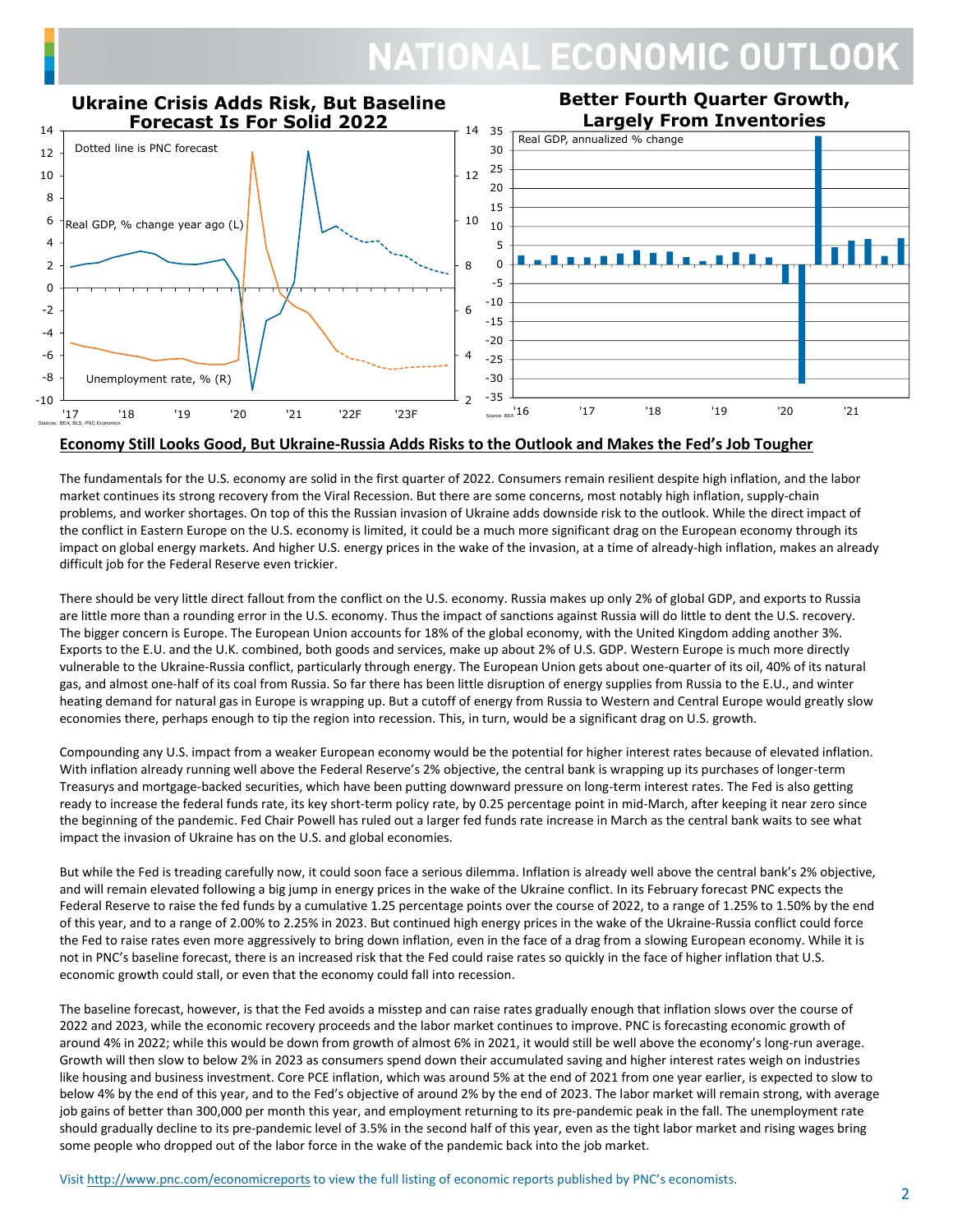

**Strongest Wage Growth in Decades as Businesses Compete for Scarce Workers** 16



### **Services Are Driving Job Growth as Leisure/ Hospitality Industry Continues to Recover** 15



Visit <u>http://www.pnc.com/economicreports</u> to view the full listing of economic reports published by PNC's economists.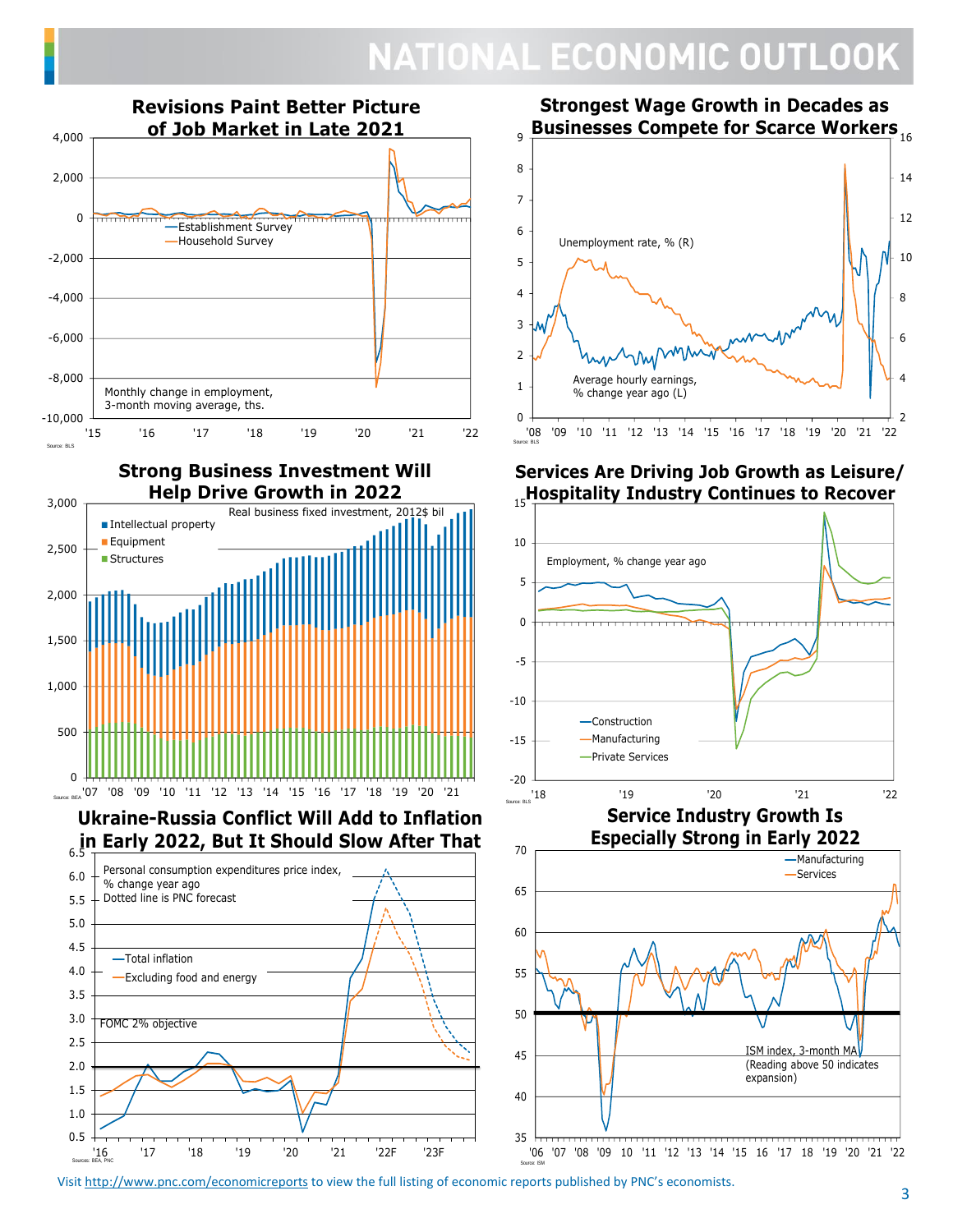

'17 '18 '19 '20 '21 '22

Source: U.S. Census Bureau